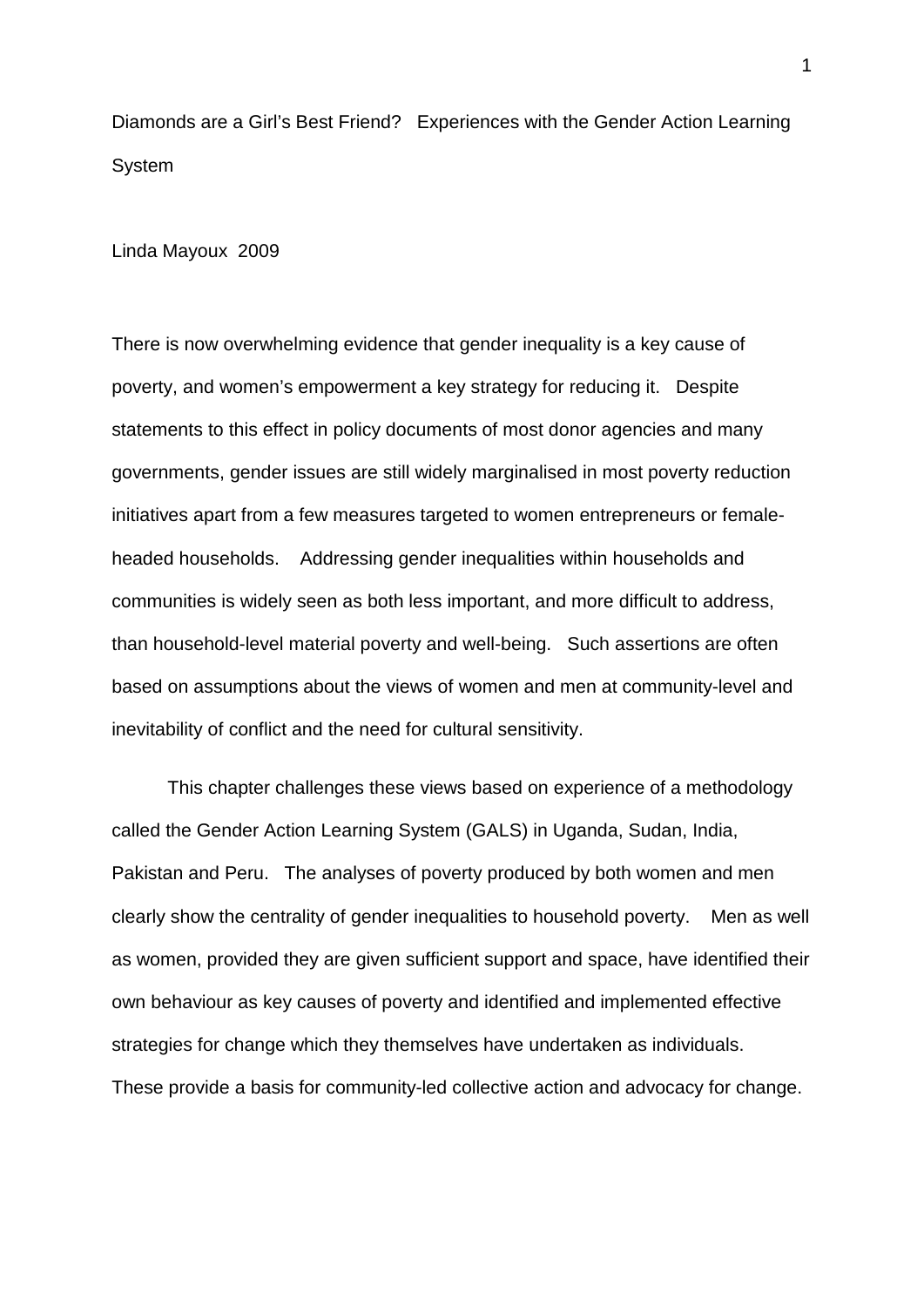#### GENDER ACTION LEARNING SYSTEM (GALS): METHODOLOGY OVERVIEW

GALS is the adaptation of a generic methodology Participatory Action Learning System (PALS) specifically to analyse and address gender issues. **1** GALS adapts very simple diagramming tools: Diamonds, Road Journeys, Trees and Circles to specific gender issues, contexts and organisational needs. The methodology is based on and continually reinforces underlying principles of equity, inclusion and gender justice and women's human rights as stated in international agreements like Convention Against All Forms of Discrimination Against Women (CEDAW). The tools can be used independently by people who cannot read and write as well as organisational staff and academic researchers to analyse issues and strategise change. Ideally GALS is a long-term community-led change process alternating individual reflection and planning with group peer learning and planning, progressively building organisational structures for collective action and communityled gender advocacy. The tools can also be used by organisations and researchers to rapidly obtain reliable quantitative information and very rich qualitative information in a more empowering and interesting manner for participants. Using the same tools at different levels of an organisation, where people who cannot read and write are often better at drawing and analysis, serves to increase communication, understanding and respect and challenge power relations between different stakeholders.

The chapter focuses particularly on one tool – 'Diamonds' -- which can be used to:

1. Explore, identify and compare women and men's criteria for gender justice and/or empowerment and/or gendered perceptions of wealth and happiness;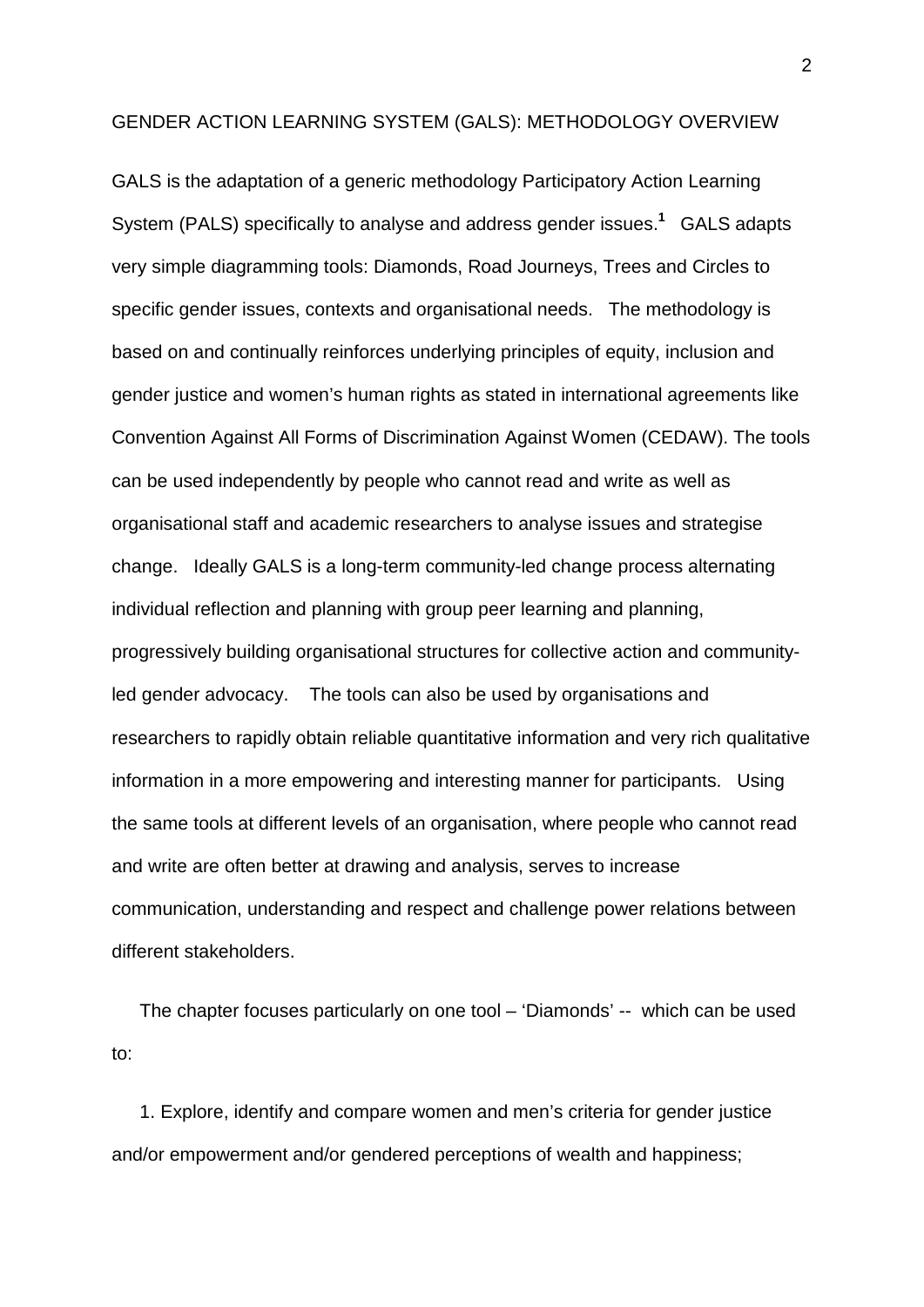2. Rank and prioritise these as issues for individual, collective and organisational action;

3. Quantify where participants currently are in relation to each criterion or level;

4. Quantify where they started as a rapid impact assessment;

5. Plot and quantify where they want to get to after a specified period of time as the basis for planning and monitoring;

6. Provoke rich qualitative discussion on all the above, including sensitive issues like power relations, sexuality and violence.

The main steps are summarised in Box 1.

The Diamond tool can be used in combination with other GALS tools as part of a longer term empowerment process, or on its own as a half day participatory meeting. A common practice has been to give one group or set of groups the question 'What are women/men doing in a happy family and in an unhappy family', another group the question 'what does a powerful/powerless woman/man look like/do/have', yet another group another question 'what does a rich/poor woman/man look like/do/have'. This then enables exploration of differences in perceptions of linkages between women's empowerment, wealth and happiness and/or women's powerlessness, poverty and unhappiness in the household and community. An example of a Happy Families Diamond from Uganda is given in Figure 1.

Diamonds have been used not only to look at general criteria for poverty and inequality, but also more specific dimensions of poverty like food security or health and sensitive issues like gender-based violence, decision-making and property ownership.

#### *Box 1 Steps in using the diamond tool*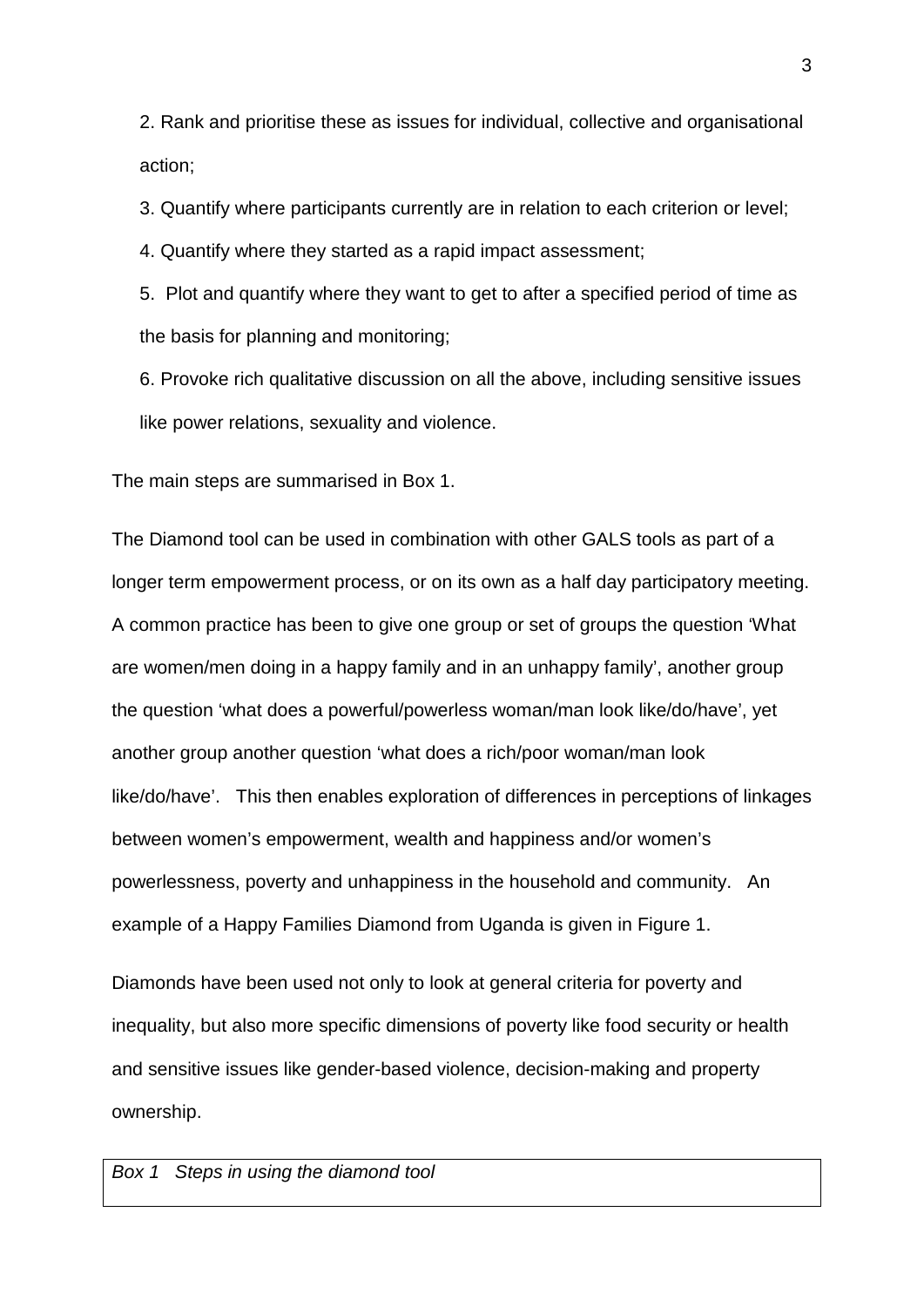Diamonds are best used in mixed-sex workshops where women analyse women's situation and men analyse men's, with further subgroups also where possible for comparison of differing views between women and between men. A variant is for one sex to do what they like or dislike about the other sex on a separate diamond. These group outputs are brought together and compared in a common plenary 'Mother Diamond' focusing on 'common human values'. Each group has ideally 10- 15 participants with one facilitator and one co-facilitator/rapporteur, both of whom need to have done the exercise before, but neither of whom need to be literate. It requires large wall space, flipcharts, small coloured cards, sticky tape and markers. General facilitation guidelines are given in Mayoux (2009).

*Step 1: Individual brainstorming: 'best' and 'worst' cases* 

Participants are each given two differently coloured sets of 3 cards and asked to draw or write:

On cards of one colour the 3 'best case' criteria e.g. things you like most about being a woman/man?

On cards of the other colour the 3 'worst case' criteria eg things you like least?

*Step 2: Sharing, grouping and voting of criteria*

Each person presents what is on their cards, placing them on the wall and grouping together similar criteria. Each person then has 5 votes on best and worst to get ranking.

*Step 3: Placing on the diamond: gender analysis*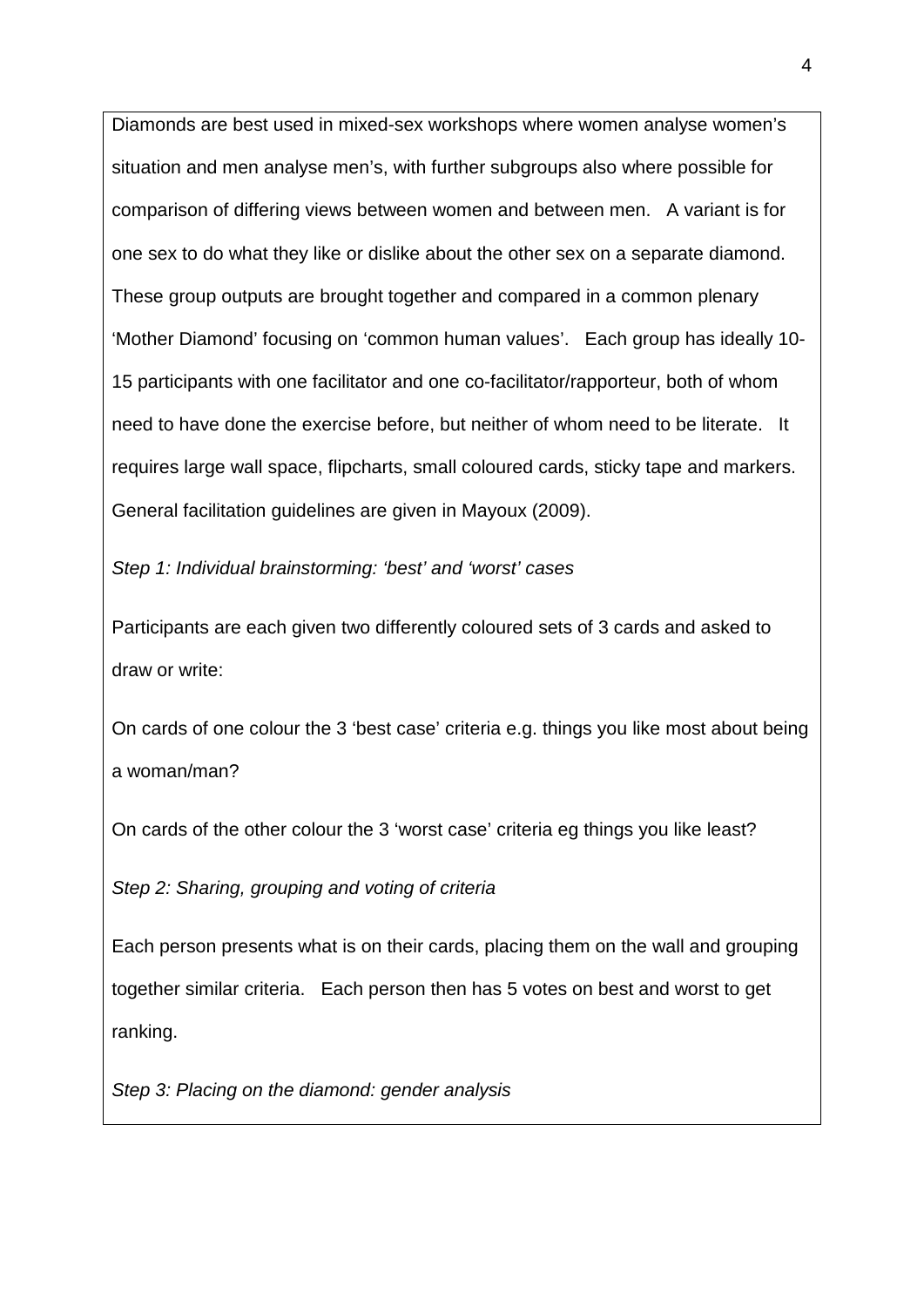Each group of cards are ranked on the diamond with the groups of 'best' cards with the most votes to the top of the diamond and groups of 'worst' cards with the most votes to the bottom. Whilst this is being done, participants decide the horizontal position - criteria seen as currently most unique to each sex to each side, in the columns marked for each sex. Common things in the middle. And the constant question is whether or not each issue is in fact sex-specific, or a common human issue.

### *Step 4: Quantification and impact assessment*

Each person comes up and puts a mark by the card group which applies to them. This then enables quantification of all the criteria at a glance. Depending on time available, participants can also mark where they were before an intervention started to provide a basis for quantified impact assessment and qualitative discussion of impacts.

### *Step 5: What do we want to change in future?*

At the same time participants put an unhappy face by the 3 things they most want to change from the things at the bottom of the diamond. The issues with the most unhappy faces can then be discussed in more detail if time permits, and taken forward for further analysis through Challenge Action Trees.

It is also possible if time permits for people to put a happy face by the 3 things they like most and would like to retain/increase.

FIGURE 1 ABOUT HERE: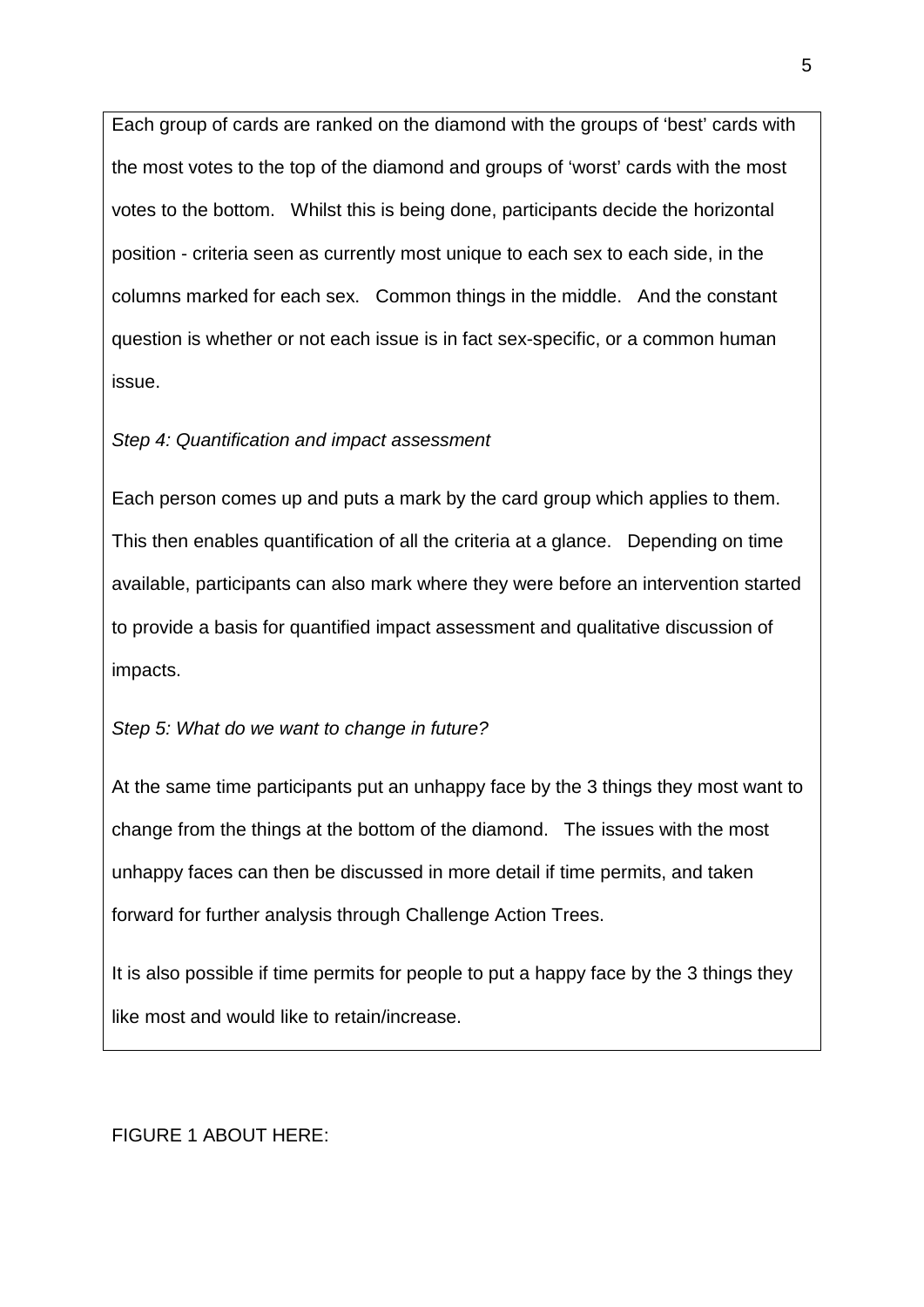*Figure 1: Gender roles in Happy Families Diamond by women entrepreneurs in Uganda*

### WOMEN AND MEN'S ANALYSES OF POVERTY AND EMPOWERMENT

Rigorous cross-cultural comparisons of the outcomes of GALS remains to be done. The focus so far has been more on establishing the methodology as a communityled empowerment process, particularly with women and men who cannot read and write. It has therefore been important not to overload meetings with lots of outsiders taking notes for monitoring or research. This can be done restrospectively using changes marked on the same initial diagrams which always remain as a record.

Nevertheless experience in Uganda, Sudan, Pakistan, India and Peru with poor and very poor women in different types of organisation have identified many common criteria for both the 'ideal situation' and their actual and worst case situations. Regardless of the specific question asked or cultural context, women generally put their own property ownership, earn their own income and respect/love from the husband to the top of the diamond. Women also generally value motherhood highly and have a positive view of certain 'feminine' traits like caring, multitasking and hard working. In Pakistan women's possession of mobile phones was important as a means of maintaining contact with their children, friends and access to outside knowledge of the world – as well as a symbol of wealth. Interestingly 16 per cent of a heavily veiled group of women in Baluchistan considered they were in the empowered category, able to contribute income to the

6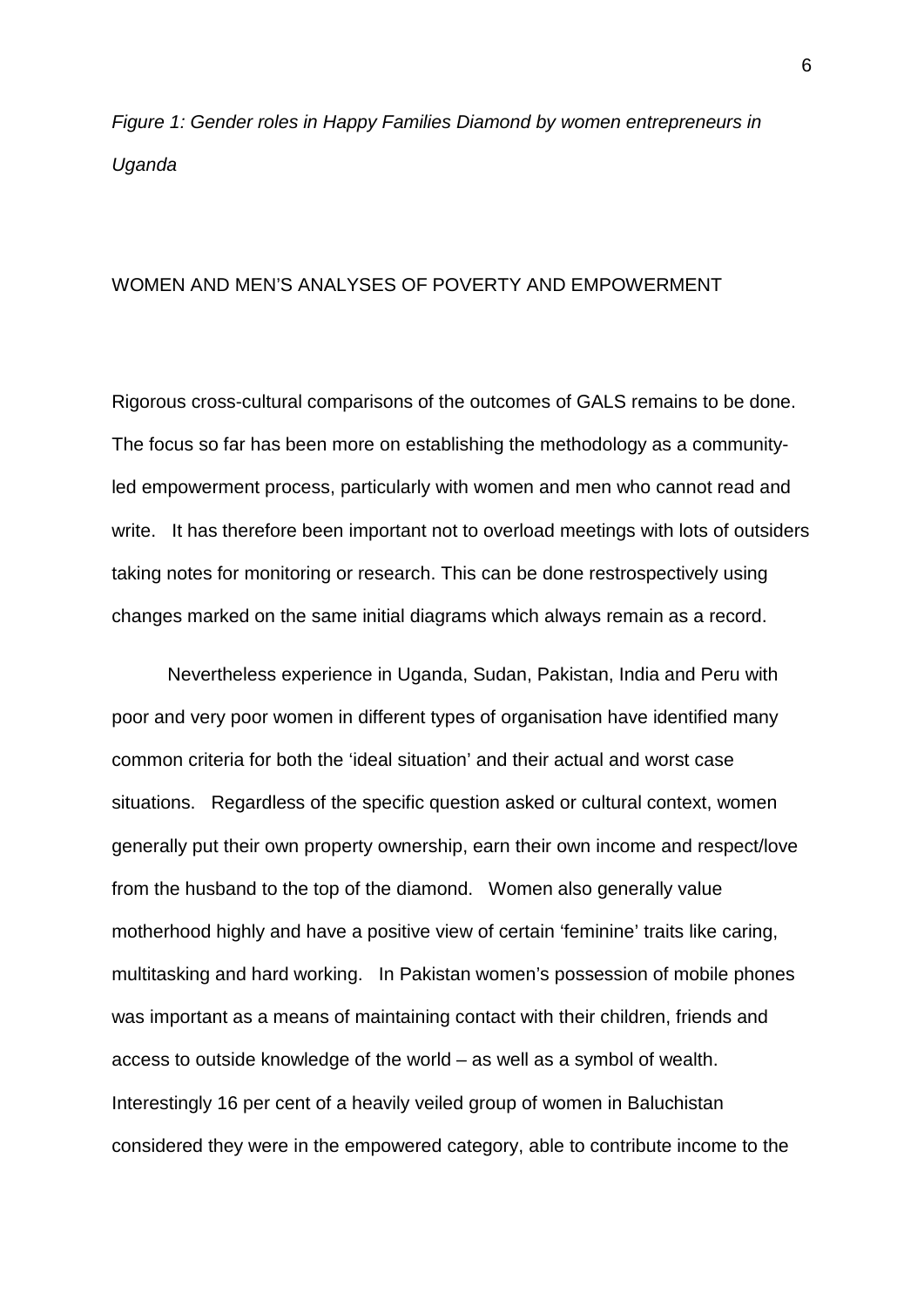household and gain respect, leading to discussion of very complex entrepreneurship strategies by these women which challenged many of the stereotypes held by the non-governmental organisation (NGO) concerned.

The criteria do differ somewhat depending on the organisational context, and the types of activity the organisation is involved in. For example tribal women in Area Networking and Development Initiatives (ANANDI) in India, an organisation which focuses specifically on women's empowerment and gender advocacy, focused more on collective and political dimensions for empowerment. The most empowered women were seen as those able to get development funds for the village, who help women overcome violence, are educated and aware of the laws and bring new information for other women. A least empowered woman was one who cannot stand up to the wrong harassment of the forest official (Mayoux and ANANDI, 2005).

On the lower 'worst case' part of all types of diamond and in all contexts women almost invariably cite the issue of violence, having too many children and illiteracy. Quantification here has shown very alarming statistics – in Pakistan 80 per cent women are subject to serious forms of violence with 5 per cent at suicidal breaking point (Sardar et al, 2005). In ANANDI a diamond focusing specifically on violence was used with a group of tribal women who initially denied there was any violence in their community. Within two hours they had produced a detailed ranking of different types of violence: Extreme violence was agreed to be ' Beating till you get wounded (bleeding) and you feel like committing suicide is extreme, unbearable violence' . Ranked less severe were cases of being imprisoned in their houses for disobedience and the many forms of violence 'which they have to deal with every day and hence do not call violence' - verbal abuse,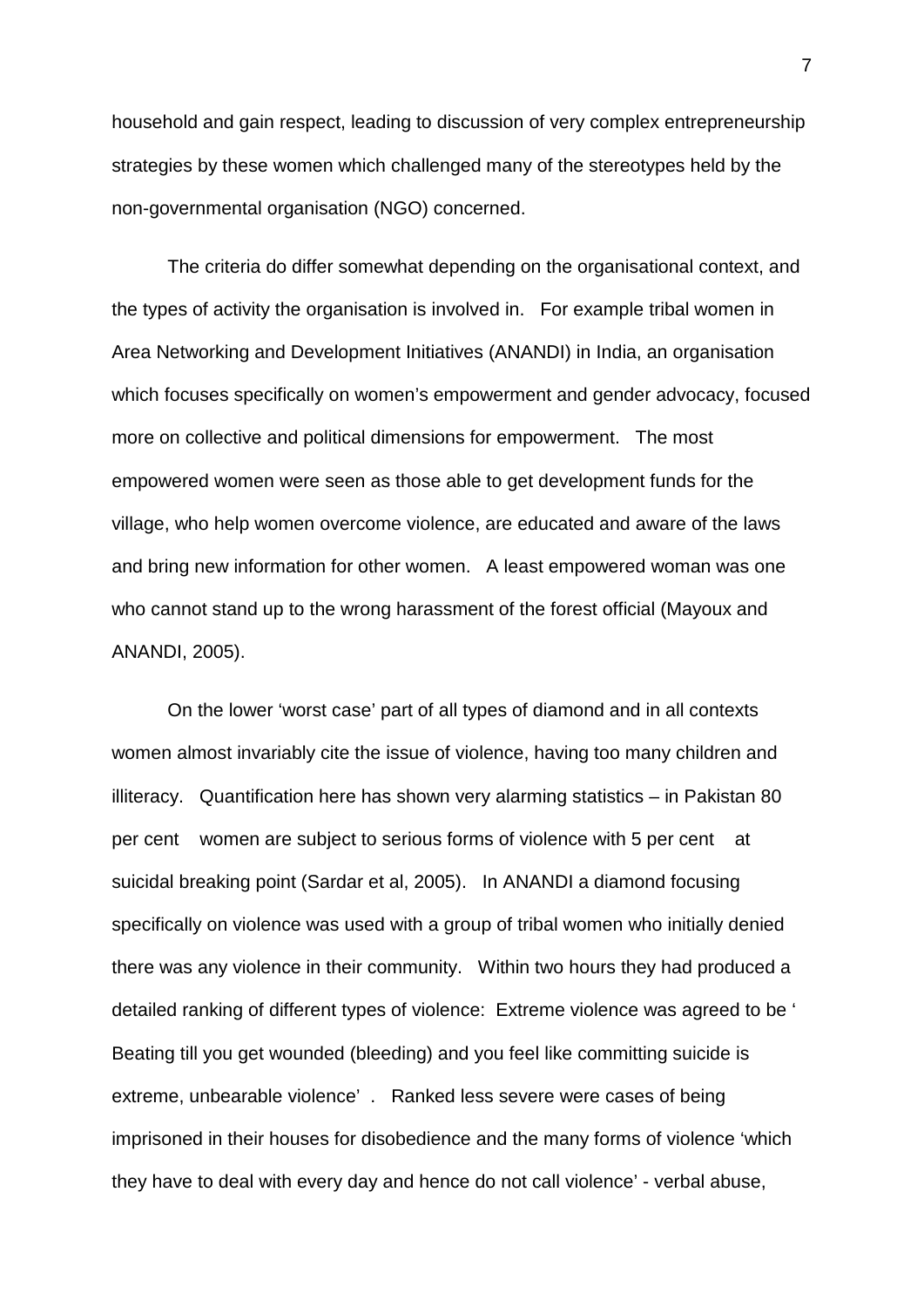fights over money, daily consumption of alcohol by men, minor beating by the husband because the 'meal is not tasty'. Their ideal situation was 'When husband wife stay together peacefully without any kind of mistrust and suspicion, children go to school, no illness, adequate water, and agriculture produce, neither have to migrate out for work and above all prohibition on liquor and ban on torture would bring peace'. The only women considered in this situation were those no man in their household or extended family: no husband, father or brother. Five out of the twenty women admitted to having experienced very serious violence just stopping short of murder, which they had never before discussed with anyone (Mayoux and ANANDI, 2005).

In India, Uganda and Sudan after initial training diamonds have been used by women's groups without external facilitation to identify the poorest and least empowered women in their community and develop strategies for their inclusion in the group.

The Diamond has also been used with men in Pakistan and Uganda. In both contexts use of the Diamond and other tools have led to identification of changes which men can make to both increase their own happiness and have greater gender equality in the household. Mutual respect and participation in decision-making was commonly cited by men as an element in both happiness and women's empowerment, along with women's literacy and having few children. In Pakistan men mentioned lack of political representation for disempowered women. Significantly though, household violence featured much less prominently in any of men's analysis of poverty, empowerment or happiness.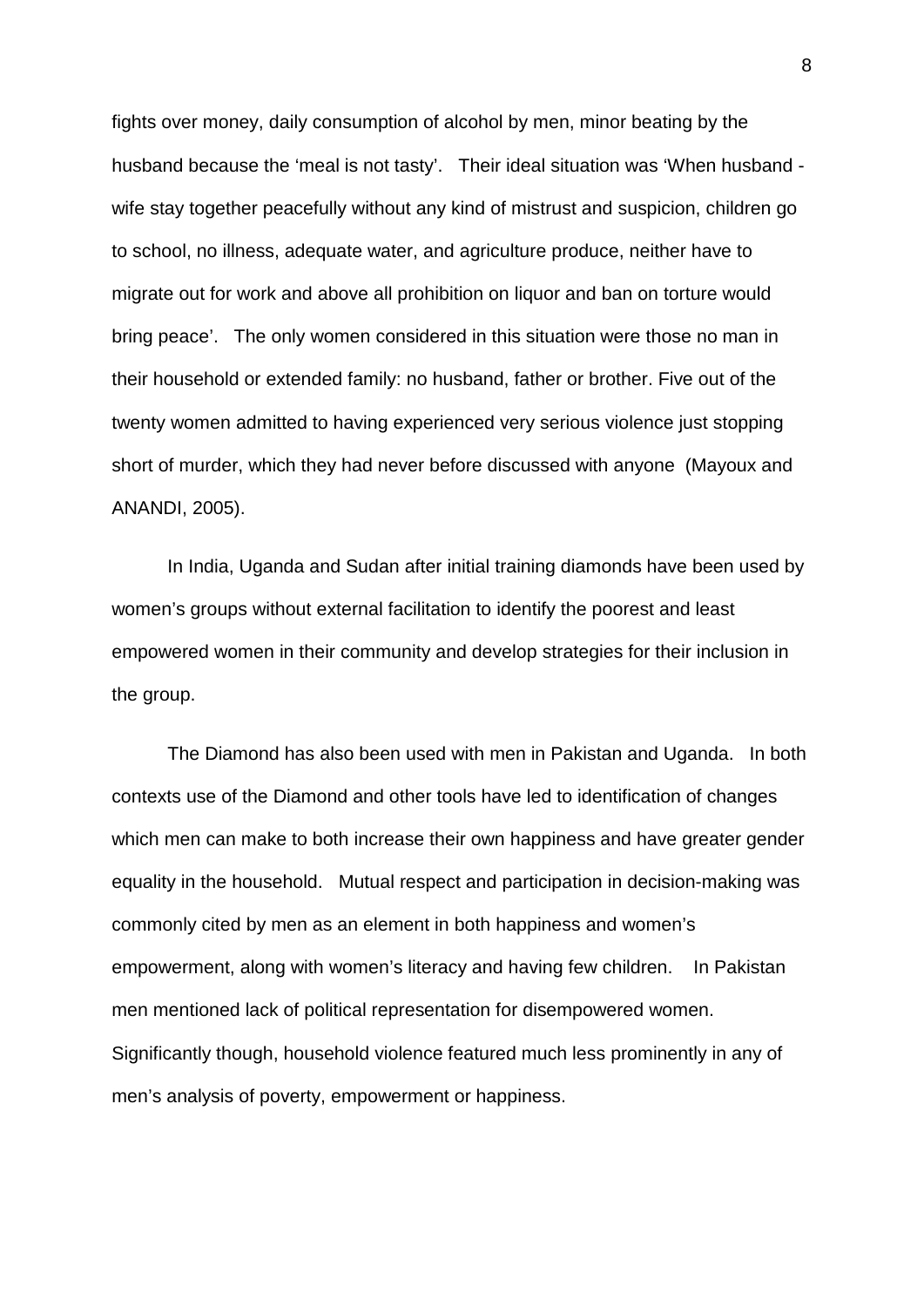In Uganda, where the PALS methodology originated, most groups are mixed sex and have been using Poverty Diamonds, and also a range of livelihood development tools, without external facilitation to identify poverty levels in their groups and analyse and plan their businesses. A particularly important development in Uganda, continuing on from diamonds, have been Challenge Action Trees where men identify the causes for their own adultery, violence and alcoholism and make commitment to action steps to change – on the understanding that such men are not happy as well as their behaviour damaging their wives and children. Anecdotal information from their wives and others in the community indicate these pledges have often been fulfilled, and that the men are presenting their experience in church to other men and women and to their friends.

In Baluchistan, Pakistan, it was clear that for men the way in which gender issues are presented was important. The group of men asked to discuss 'women's empowerment' walked out of the meeting leaving the facilitator alone. The group asked to discuss women and men's role in 'happy families' on the other had a very engaged and in-depth discussion. Although the focus on men's own happiness was necessary as an entry point, the men still identified a number of issues which mirrored women's priorities as a basis on which both men and women could work. They strongly supported women's literacy and smaller families. Many men felt overburdened by their economic responsibilities and the demands placed upon them by their families, and would like to share this more with their wives. Men wanted to be able to go to the cinema with their wives and move around freely with them. This then led to a discussion of why they felt they could not do this and what they could do to change the situation (Mayoux,2005). Interestingly none of the drawings by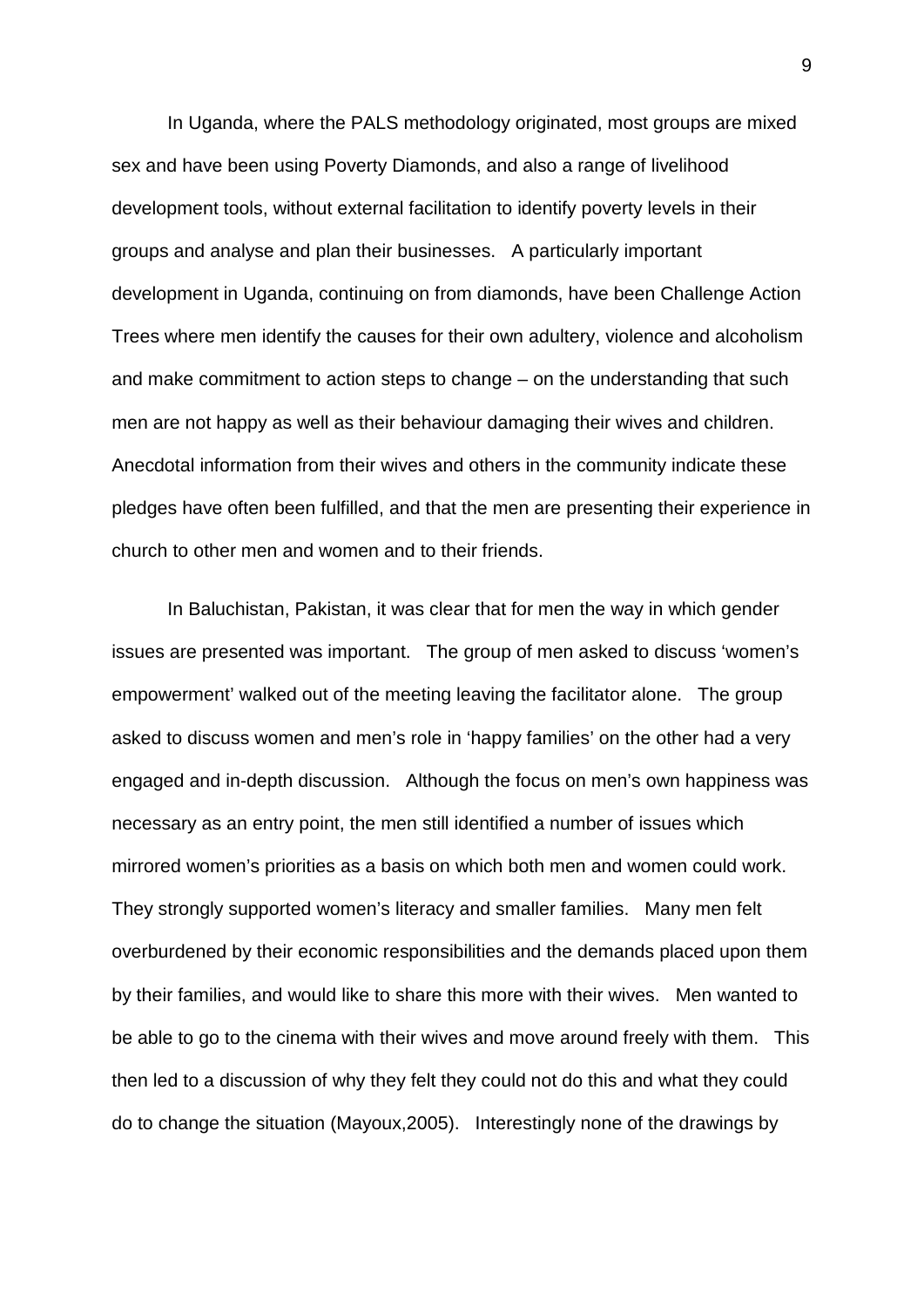either women or men showed women veiled, even though they wore burqa at the meetings – also challenging external stereotypes.

### CONCLUSIONS AND REMAINING CHALLENGES

The GALS methodology has developed in different ways in the different contexts, and the tools are used in different combinations – because of different initial purposes for which it is used and different organisational experiences and capacities more than because of differences in economic and social context. The methodology is ideally integrated as a more empowering and effective methodology for existing activities –rather than as separate process. This flexibility is a strength, but also makes any written Manual or initial training blueprint problematic. It also makes ownership/accreditation issues rather sensitive - over time it is the women and men in communities who lead innovation in the methodology, not development organisations.

GALS cannot claim to resolve all the contradictions and power inequalities and potential conflict inherent in any participatory process which aims to challenge gender inequality.<sup>2</sup> The aim of the Diamond is to provoke discussion and rapidly identify actions which could lead to rapid tangible valued changes in a short period of time through participants' own actions in their households and communities. This as a means for increasing community ownership of a gender justice peer learning and action process which does not require continual external facilitation to maintain its momentum.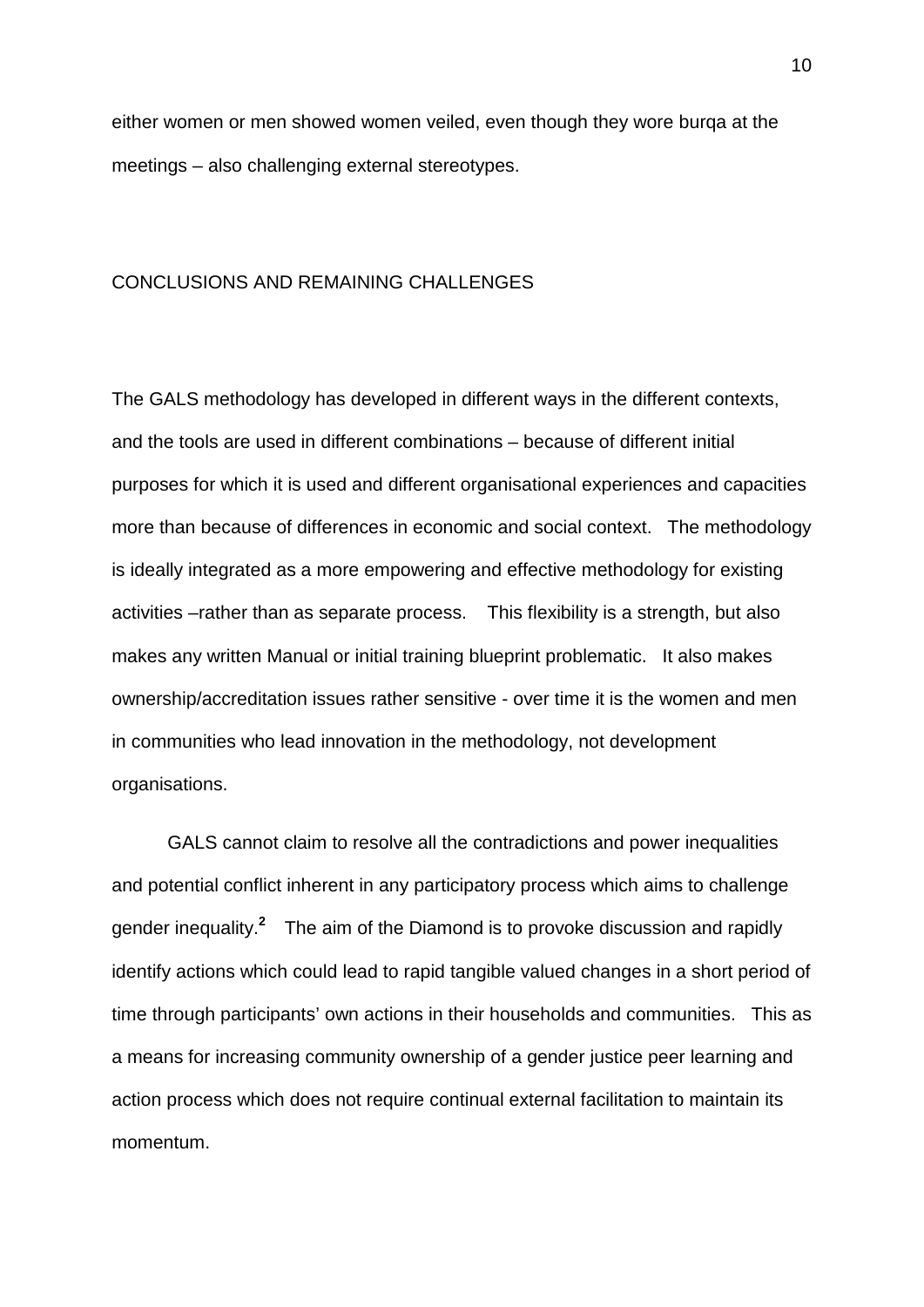GALS is not a substitute for in-depth training, but an entry point which provides motivation and highlights demand as well as increasing people's learning skills to benefit from training they receive. In addition to the almost universal demand for enterprise and technical training of various types, demands/actions which have arisen have included women in Sudan deciding to go as a group to government literacy courses they had previously not thought worthwhile, demands in Uganda, Sudan and Pakistan for in-depth women's legal rights training, and in Sudan and Pakistan training on women's rights under Islam. The facilitation process is important. GALS does not aim to be a consciousness-raising tool with preset gender messages. Facilitation is done 'actively from the back'. The facilitator introduces the activity, but only participants handle the marker or cards. The facilitator's role is to ask questions where these are not raised by participants, particularly on apparent differences/contradictions in opinions, to prevent any one person dominating and make sure everyone's voice is heard. The only 'messages' as such come in the summing-up where the outcomes can be compared with a simplified version of the Convention on the Elimination of All Forms of Discrimination Against Women (CEDAW) or some other very simple statement of rights and principles. Through eliciting spontaneous views of gender difference, GALS provokes discussion of which differences are desirable and which are 'unjust' and generally in and of itself leads to a consensus on common human rights, and the need to ensure that women as well as men enjoy these. Facilitation does not require formal education, but good communication skills and empathy – something which is paradoxically often more difficult for those with conventional training experience than people in communities themselves. In Uganda women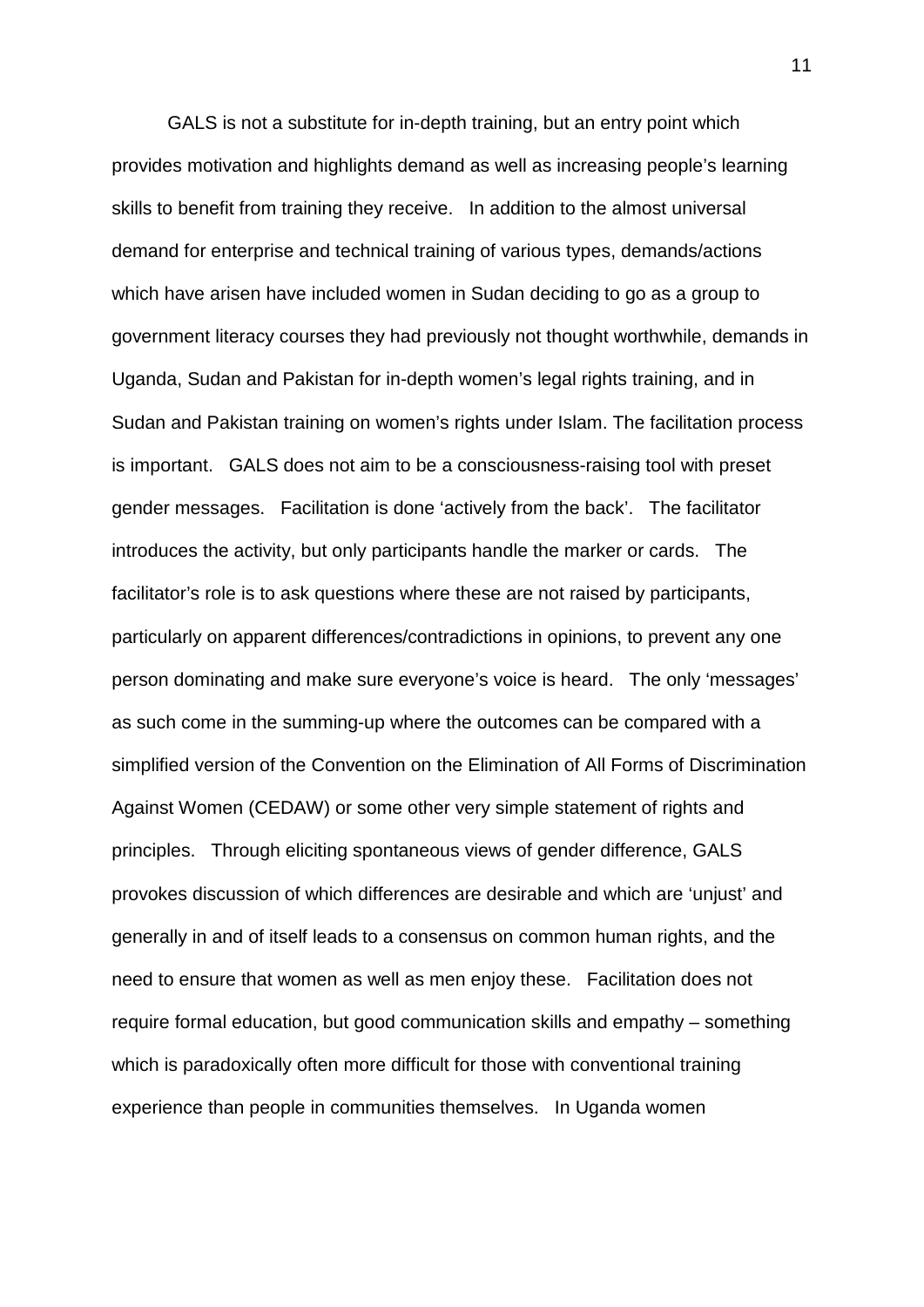entrepreneurs who cannot read and write are the prefered 'trainers' by the community.

Once established for a couple of years, GALS is potentially a financially and organisationally sustainable change process integrated into other activities (existing livelihood or gender training, savings and credit group meetings, annual general meetings, community fairs and so on) and needing little external facilitation of the methodology itself. The organisation's role becomes one of effectively responding to issues identified as needing external support through integration in their participatory planning process. GALS therefore does not in any way remove the need for development agencies and governments to be actively committed to gender justice, backed by adequate resources. It increases the respect and voice of very poor people in organisational decision-making and enables external resources to be targeted where they are most needed based on articulate and informed demand.

## NOTES

1. PALS originated with work by the author with Kabarole Research and Resource Centre and their partner organisations in Uganda in 2002. For an overview of this generic methodology see Mayoux (2006). The GALS adaptations with concultancies in Pakistan, India and Sudan, and are now an integral part of Oxfam Novib's 'Women's Empowerment, Mainstreaming and Networking Process'. The other tools used are described in detail in Mayoux (2008).

12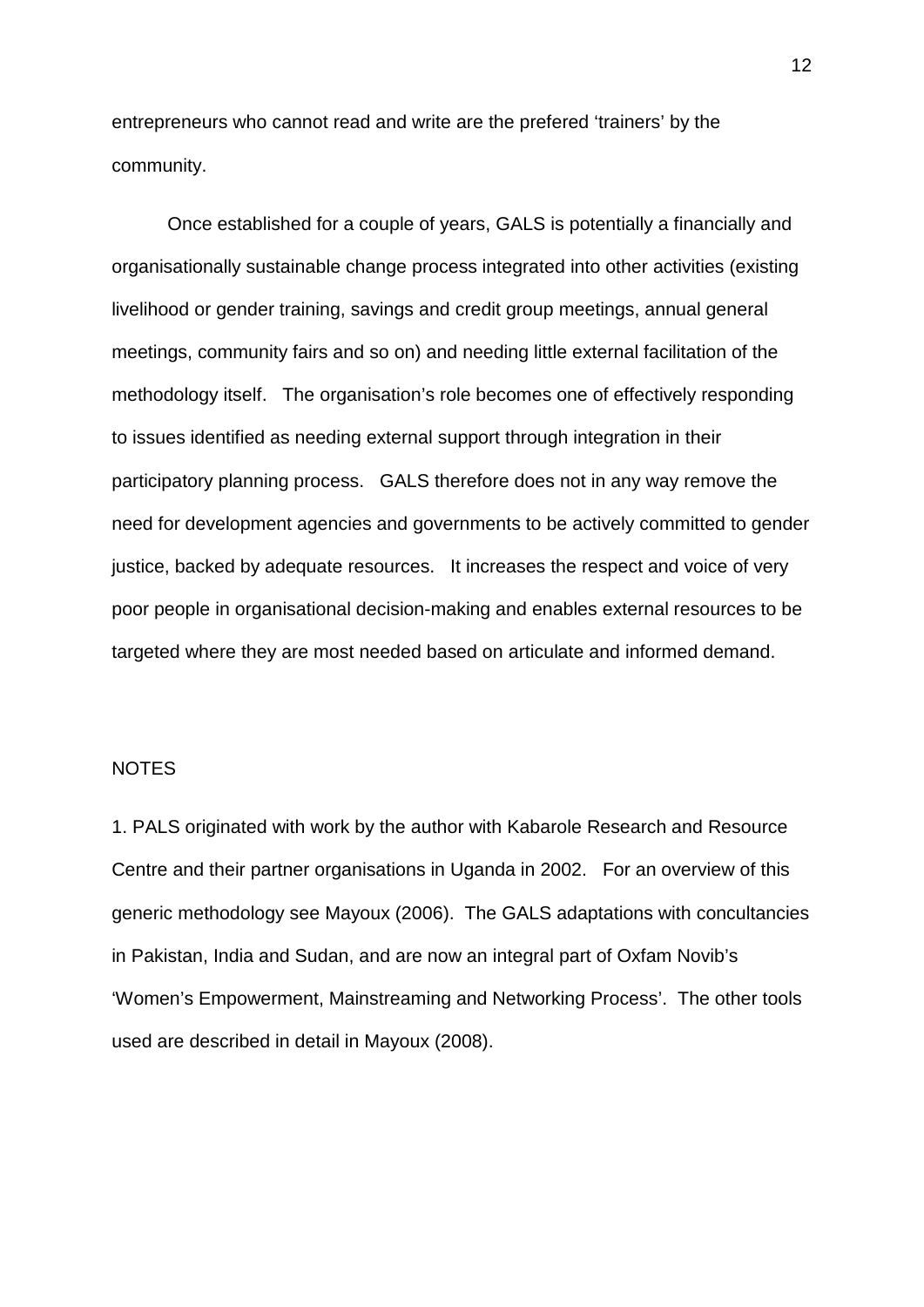2. For an overview of some of these contradictions and challenges, see Mayoux (1995), which is the starting point of the ideas which eventually led to GALS.

#### SELECT BIBLIOGRAPHY

Mayoux, Linda (1995). 'Beyond Naivety: Women, Gender Inequality and Participatory Development: Some Thorny Issues.' Development and Change, Vol 26 Issue No 2 pp 235-58.

Mayoux, Linda (2005) 'Women's Empowerment through Sustainable Microfinance: Organisational Training Taraqee Foundation Draft Report'. [http://www.genfinance.info/Trainingresources\\_05/Taraqee\\_Report\\_draft.pdf\)](http://www.genfinance.info/Trainingresources_05/Taraqee_Report_draft.pdf) (accessed April 2009

Mayoux, Linda and Area Networking and Development Initiatives (ANANDI) (2005). 'Participatory Action Learning in Practice: Experience of Anandi, India' *Journal of International Development*, 17 pp. 211-242

Mayoux, Linda (2006) 'Road to the Foot of the Mountain - But Reaching for the Sun: PALS Adventures and Challenges', in Karen Brock and Jethro Pettit (eds) *Springs of Participation: Creating and Evolving Methods for Participatory Development* (London: Intermediate Technology Publications) pp. 93 - 106 Mayoux, Linda (2008) *Steering Life's Rocky Road - Equal and Together: Gender Action Learning System Core Manual First Draft* (The Hague:Oxfam Novib/Women's Empowerment Mainstreaming and Networking for Gender Justice in Economic Development [WEMAN]).